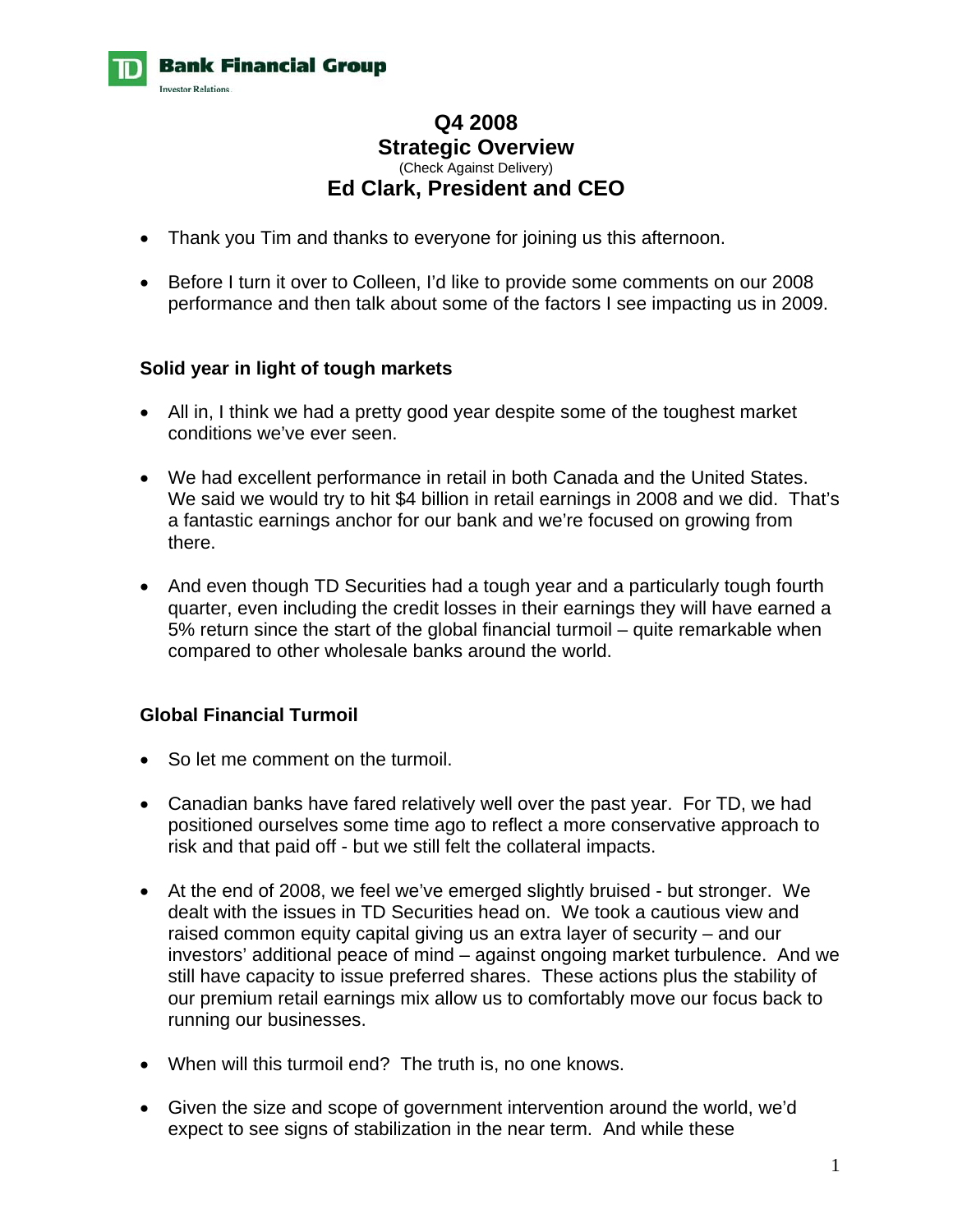# **Bank Financial Group**

**Investor Relations.** 

interventions are positive moves, that doesn't mean we'll avoid a recession in North America – the question is – how deep?

- It appears the US is already in recession. We believe the US slowdown is spilling over into Canada. The strong Canadian dollar has weakened recently which should help Canadian exporters. But weaker commodity prices will hurt, especially in the west. And there's considerable uncertainty surrounding the North American auto makers which could hit Ontario hard.
- A key part of the solution to the problem lies where the crisis began in the US housing market. We need price stability and the start of a recovery there before we can begin to see any light at the end of the tunnel. This may not come soon.
- As the economy turns down, understandably there's concern that banks not over react by unduly restricting credit. We recognize this concern, and have emphasized both within the bank, and with our customers and clients that we will work prudently with them through these troubled times. Indeed we have said clearly that we are open to business, and want to use the current market dislocation to gain market share – all the time ensuring we stay within our lending standards.
- In our materials released today, we have included charts on our lending overall as well as a specific look at commercial lending – both charts underscore our point. Our lending at TD Canada Trust Personal and Commercial has continued to grow through each quarter of 2008, despite a general slowdown in credit growth. Our small business and commercial lending has increased, moving up from a growth rate of 7-10%, to 14-15% in recent quarters, well above the average growth rates of such lending. There is a general re-intermediation going on across the world putting a bigger burden on the banks. At the same time foreign banks are withdrawing from the Canadian market placing a larger burden on the large domestic players. At TD we are rising to that need, supplying credit to our clients. This does not mean however that credit growth will not slow in 2009, as businesses become more cautious about expansions.

## **Looking to 2009**

- So what does all of this mean for us?
- As you know, we like to operate simple strategies in a consistent way over the long term. We don't want to make knee jerk decisions in reaction to every piece of news or market event. But we also recognize there are significant headwinds that we'll have to contend with.
- In our US and Canadian retail operations we feel we have good momentum in pretty stable businesses. We still see volume growth but slowing from where we are today. Margin compression will continue to be an issue. Our cost of borrowing has gone up and deposit rates have not fallen as in many cases we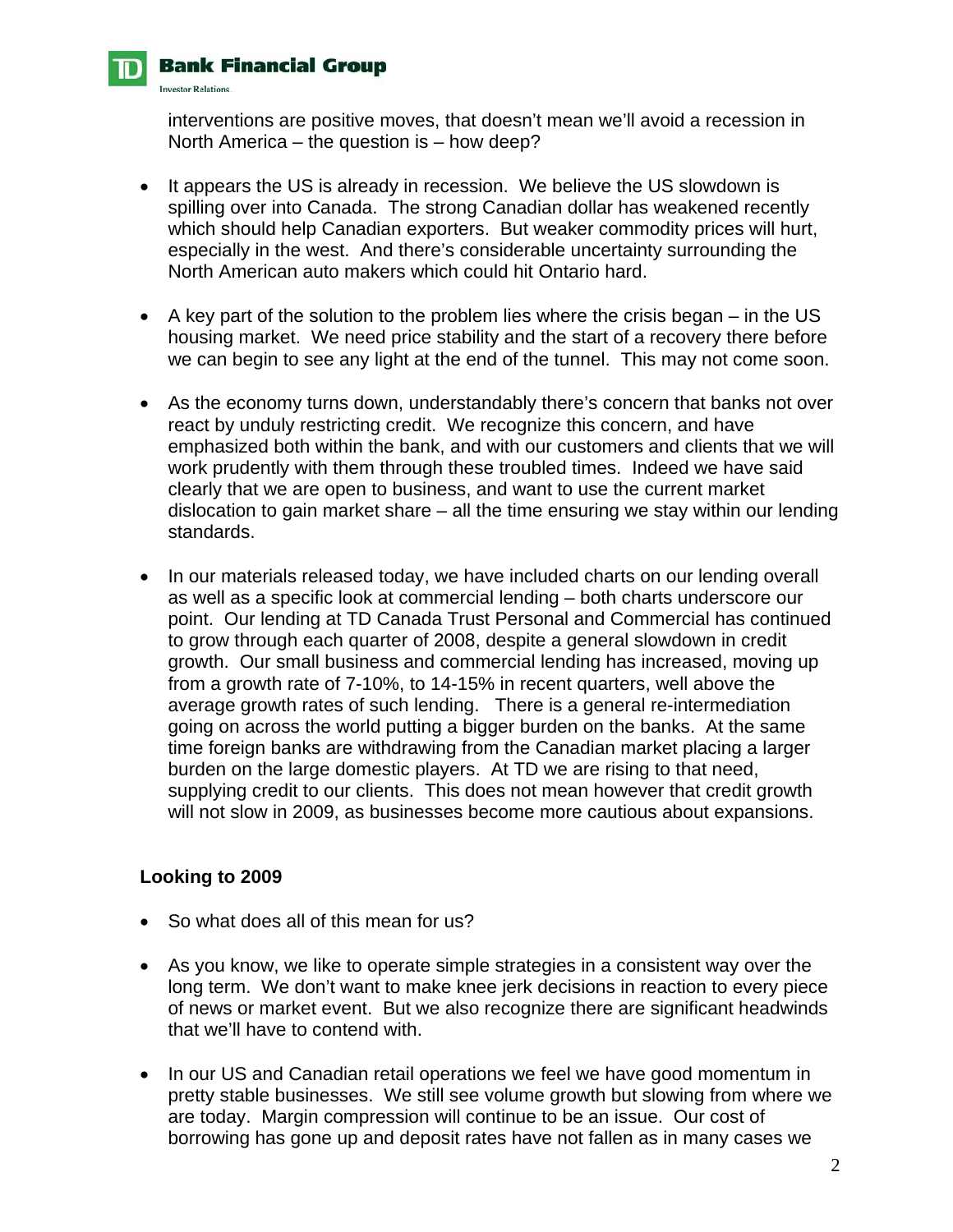

#### **Bank Financial Group**

**Investor Relations.** 

have lowered lending rates. There will be a period of adjustment as we pass on our cost increases, and hopefully as well, borrowing costs ease. Clearly a recession means higher PCLs, but in Canada the increase should be measured as the year moves along. In the US, given the tougher economic environment there, we expect to increase provisions from current levels during the first quarter to ensure we keep building sufficient reserves. In Canada, our insurance business is counter-cyclical, but will be affected over time as housing lending slows. Finally with respect to our US operations, we would expect to see the benefits of a successful integration, and the impact on Canadian dollar earnings of the lower value of the Canadian dollar.

- Our Canadian wealth management operations start the year with a significant headwind of lower asset values. On the other hand our client base continues to grow and our on-line brokerage transactions remain high. These two factors are also true for TD Ameritrade which continues to perform well. TD Ameritrade will however be affected if in fact interest rates continue to fall.
- As to our Wholesale bank, forward looking observations are particularly difficult. We are coming off a year when our wholesale operations, excluding the drag of our credit trading business, actually performed very well despite the market pressures. Next year, there hopefully will be substantially less drag from the credit trading business. On the other hand, overall franchise activity may be quiet, and the markets may offer less opportunity for trading profits in foreign exchange and fixed income. There is some risk of further write-downs in our head office portfolio depending on the evolution of the stock market.
- In spite of these many headwinds, we'll continue to pursue our organic growth strategy, but at a more measured pace that's in line with a slowing economy. For example, this year we opened 30 new branches in Canada – next year that number will likely be closer to 20. We'll continue to add to our client facing advisors in Wealth but 80 for 2009 compared to 130 in 2008. And in the US, we'll keep our branch openings steady, adding about 30 new branches there.
- On expenses, we don't believe in fire drills but we understand the need to be cautious. We'll continue to actively manage our expenses as we have been doing with a focused approach on areas where we can create a sustainable cost advantage - but not at the expense of our strategic initiatives. And, we'll also continue to leverage our North American scale to drive savings and gain synergies where it makes sense to do that.
- So, overall, how am I feeling about 2009? Obviously we are in an uncertain economic environment – it is not the type of environment where one can provide much guidance. Although I'm feeling pretty good about TD, the lack of visibility on the economic environment does call for caution. On the other hand – I think it is important to keep things in perspective. We have a strategy and a competitive position that will help us weather the storm and I know our teams are focused on delivering growth despite significant headwinds. Against the backdrop of what could be seen as an exaggerated mood of pessimism in the equity markets – TD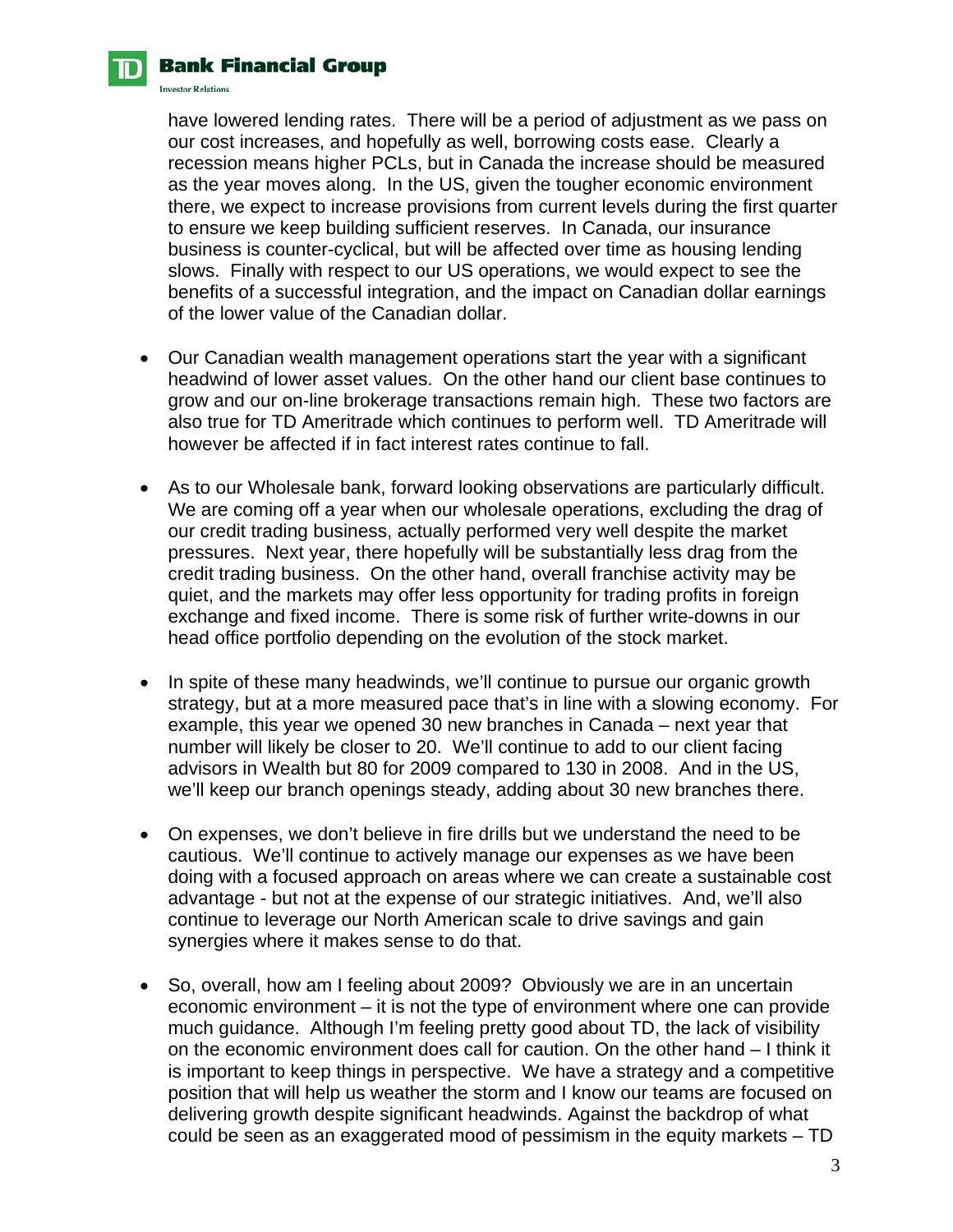

# **CONFIDENTIAL GRADE BRANCH GRADE**

**Investor Relations.** 

still has enormous earning potential. We'll have the full year impact of Commerce in 2009 coupled with the stability and earnings momentum of our Canadian personal & commercial bank. It is realistic to expect that we'll see a reasonable increase in absolute earnings in 2009 and an increase in earnings per share.

#### **Overall Call Closing**

- Let me wrap up with the 5 key messages I hope you'll take away from today's meeting.
- One over \$4 billion in retail earnings in F2008
- Two Our Canadian franchise delivered once again
- Three Wholesale was weak but it wasn't a body blow
- Four Great performance in US P&C, the integration is on track
- And Five for F2009 strong anchor of retail earnings means we are well positioned but cautious on economic environment

Thanks and have a great day.